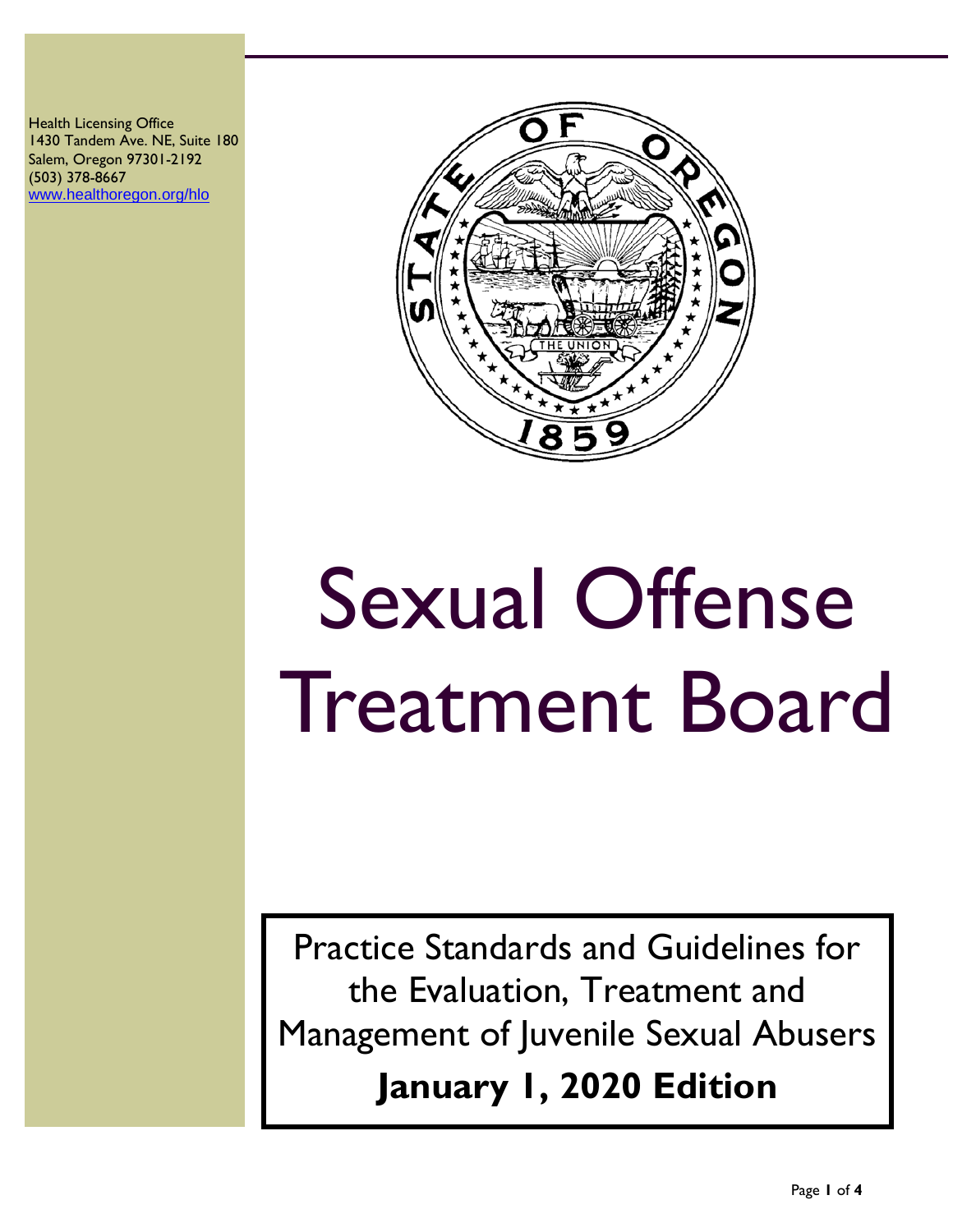# **Sexual Offense Treatment Board**

Practice Standards and Guidelines for the Evaluation, Treatment and Management of Juveniles Who Have Engaged in Sexually Abusive Behavior.

Adopted October 2019 (effective January 1, 2020) and in accordance with ORS 675.400 and OAR 331-840-0070, all certified therapists as defined in ORS 675.365 must adhere to the following practice standards and guidelines when treating juveniles.

In this document, juveniles are defined as individuals who were younger than 18 when they engaged in sexually abusive behavior.

# **A. Guiding Principles:**

The goal for providers is to offer effective interventions that address a range of sexually problematic to sexually abusive behaviors.

Treatment and interventions must be:

- Victim- or survivor-centered; and
- Evidence informed; and
- Individualized, based on assessments; and
- Collaborative, involving the client's family and support network; and
- Sensitive to the client's development; and
- Affirming of sexual orientation, gender identity, and gender expression; and
- Cognizant that juvenile clients who participate in sexual abuse-specific treatment are different from adults; and
- Trauma-informed; and
- Focused on behavioral change, with an emphasis on risk-reduction strategies.

Providers must:

- Recognize that juvenile clients who engage in sexual abuse are a heterogeneous group with diverse victim preferences, levels of risk, criminogenic and psychosocial deficits, gender-specific factors, and emotional and behavioral health needs.
- Encourage collaboration of relevant community agencies and professionals.
- Use appropriately credentialed individuals and trained staff.

## **B. 2017 ATSA Practice Guidelines**

All certificate holders must adhere to the following sections of the 2017 ATSA Practice Guidelines for Assessment, Treatment, and Intervention with Adolescents Who Have Engaged in Sexually Abusive Behavior:

Section E through 8.3

Section F

Section G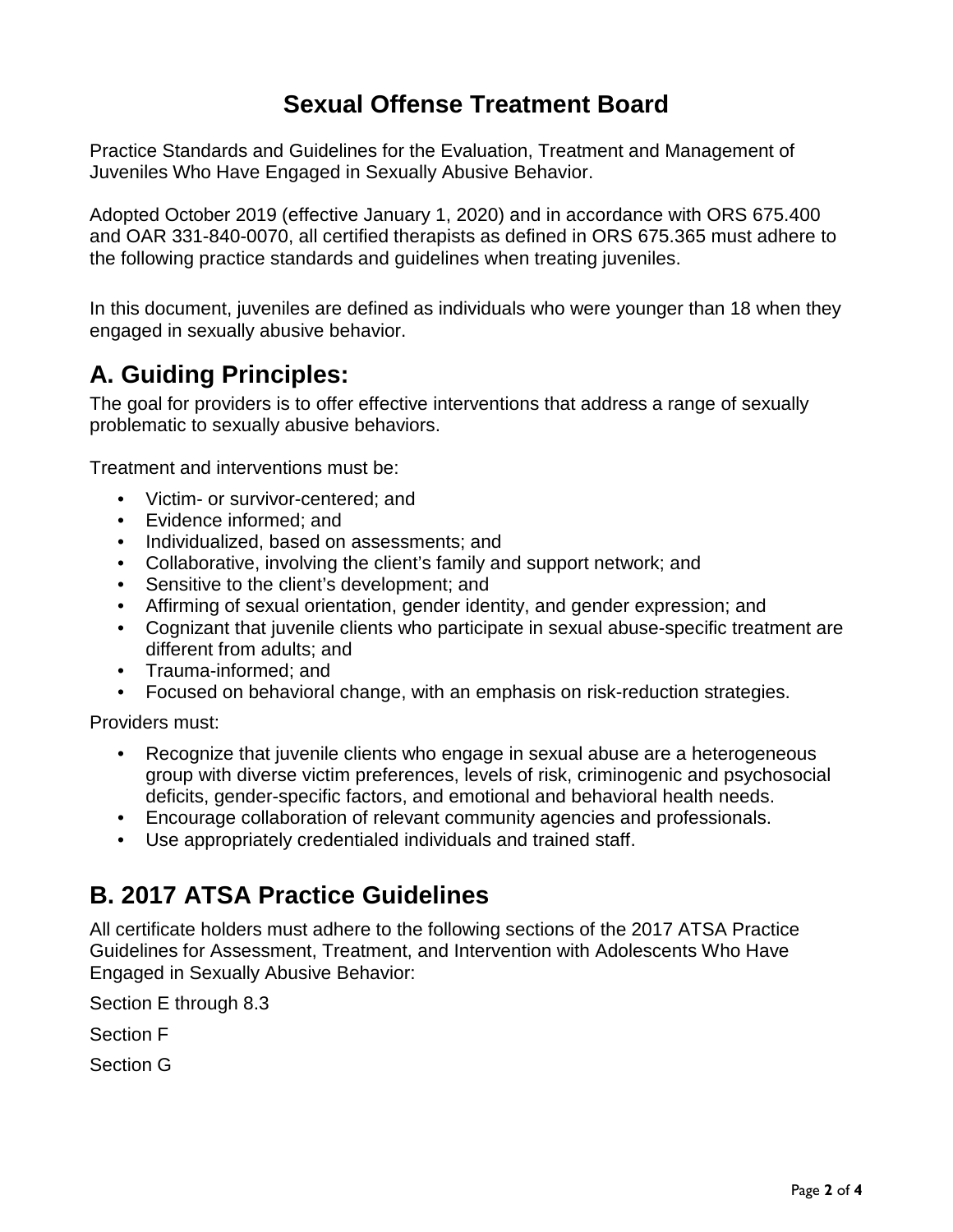## **C. Clarification preparation, clarification event, reunification, and reintegration**

These ongoing therapeutic processes must be documented in a treatment plan and modified as appropriate.

#### **Clarification preparation:**

Clarification preparation supports the client as they utilize the skills and knowledge gained to recognize and be accountable for the impact and harm on victim(s) or survivor(s), families, community and self.

Clarification preparation must:

- Include drafting a letter of responsibility.
- Include clinical judgement on whether the family is ready for clarification and focused on the best interest of the victim or survivor.
- Involve collaboration with victim's or survivor's therapist if the victim or survivor is, or has been, in treatment.
- Be done, even when treatment has revealed that clarification, reunification or reintegration is not an appropriate goal.

Clarification preparation may:

• Involve collaboration with other professionals, caregivers, and any victim(s) or survivor(s) who have requested, or consented to, involvement.

#### **Clarification events:**

Clarification events must:

- Include the client presenting a completed letter of responsibility to their certified therapist.
- Only involve the victim(s) or survivor(s) if the victim(s) or survivor(s) consent to involvement, and it's in their best interest.
- Involve the victim or survivor's therapist, a trained advocate, or a support person approved by the client's certified therapist.

Clarification events may:

- Take place without reunification, but reunification cannot take place without a clarification event.
- Include a letter, face-to-face meeting or other method of communication with victim(s) or survivor(s) if the victim(s) or survivor(s) consent to involvement, and it's in their best interest.
- Involve collaboration with other professionals, caregivers, and any victim(s) or survivor(s) who have requested, or consented to, involvement.